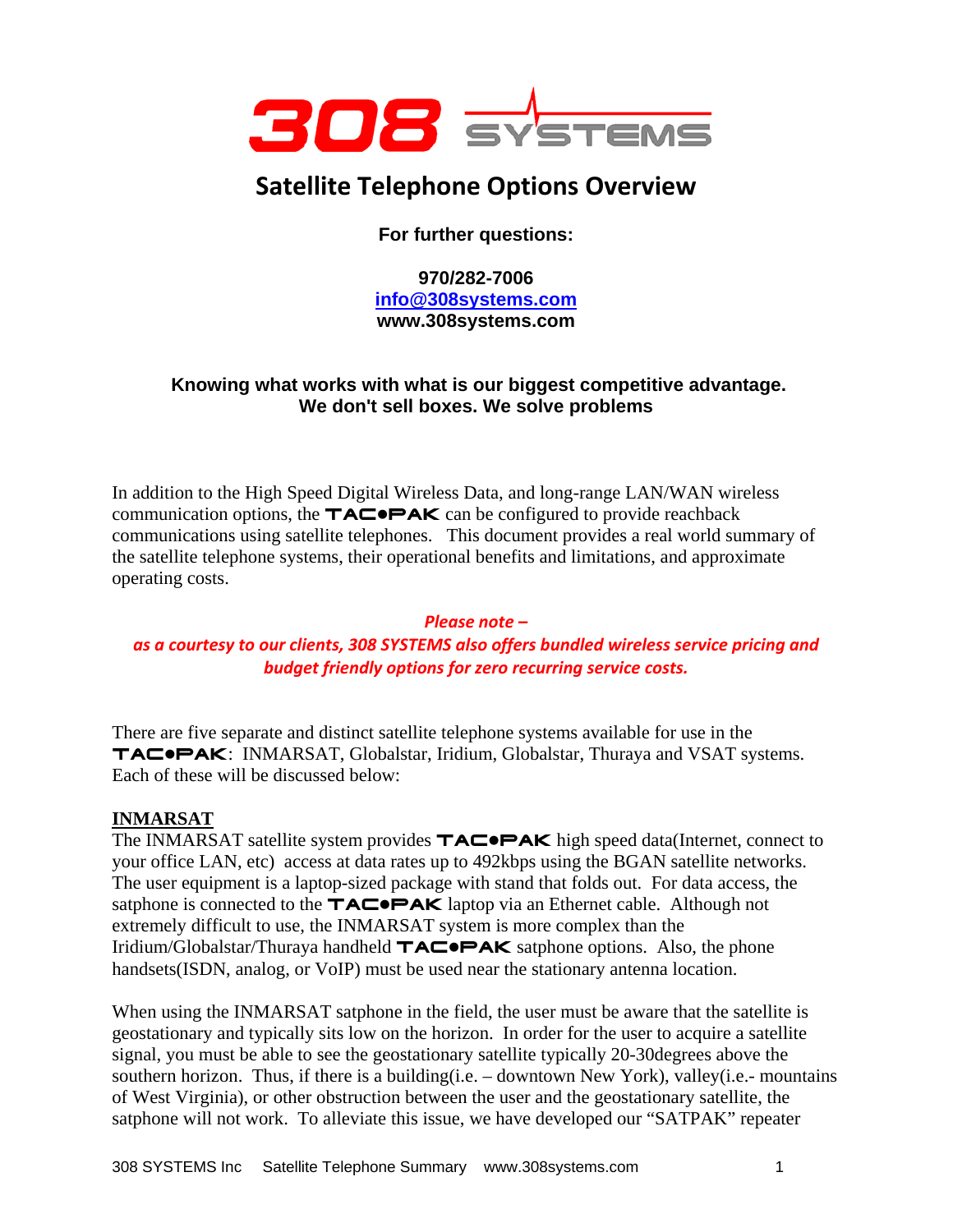technology(see below) available to enable placement of the antenna high in a LOS position, and then relay the data signals up to 1 mile down the mountain/building to the TACPAKoperating location.

INMARSAT BGAN voice/data charges can be either pre-paid or post-paid. The pre-paid plans use SIM cards just like your cell phone, and these are purchased in multiples of 1000 "units". Each "unit" can be used for either voice or data, thus there is no exact amount of each - the quantity varies in proportion to usage, up to the maximum purchased on the SIM card. These plans have a 1 year expiration, thus you can use them anytime within the year. NOTE - we recently came out with shared SIM plans, wherein the  $TAC\rightarrow AK$  user could purchase a block of units to be shared across multiple SIM cards. The post-paid plans require a yearly contract wherein they agree to keep the service active, and you then agree to purchase anywhere from 0 to thousands of units/month. They then send you a bill every month for the base rate plus any additional overage charges.

#### **Globalstar**

**As of February 2013, Globalstar is now back and operational.** The Globalstar satellite system provides  $TAC^{\bullet}PAK$  data(Internet, connect to your office LAN, etc) access at 9.6kbps, with 33.6kbps effective rate using compression software. The user equipment is a small package which will fit in your pocket(if you have large pockets) and is easily portable. You can walk around and talk on the Globalstar satphone. Data connectivity is through a USB cable connected to the  $TAC\rightarrow AK$  laptop. This satphone is very easy to use, similar to a cell phone.

When using the Globalstar satphone in the field, the satellite system is composed of earth orbiting satellites, which orbit over the user. Thus, the "talk time" is only limited by your skyview. If you are in a valley the Globalstar satphones will work, however you will lose signal as the satellite orbits out of your skyview. Thus, talking from a very narrow "urban canyon" or mountain valley will give you a talk time of approximately 5min, whereas out in the desert you can talk forever.

Globalstar hardware is priced under \$750, and they have various service packages, with a minimum monthly fee of \$24.95/mo, which includes 10 minutes/mo. If desired,  $\mathbf{TAC} \bullet \mathbf{PAK}$ users may purchase multiple years worth of service on a single PO.

## **Iridium**

The Iridium satellite system is primarily a voice provider and does not provide robust data services. The Iridium data service is limited to an effective 4.8kbps throughput, thus it is not recommended for  $TAC\blacktriangleright$  **PAK** data(Internet, connect to your office LAN, etc) usage unlessyou are near the Arctic Circle. The user equipment is a small package which will fit in your pocket(if you have large pockets) and is easily portable. Data connectivity is through a USB cable connected to the  $TAC\rightarrow AK$  laptop. This satphone is very easy to use, similar to a cell phone.

When using the Iridium satphone in the field, the satellite system is composed of earth orbiting satellites, which orbit over the user. Thus, the "talk time" is only limited by your skyview. If you are in a valley the Iridium satphones will work, however you will lose signal as the satellite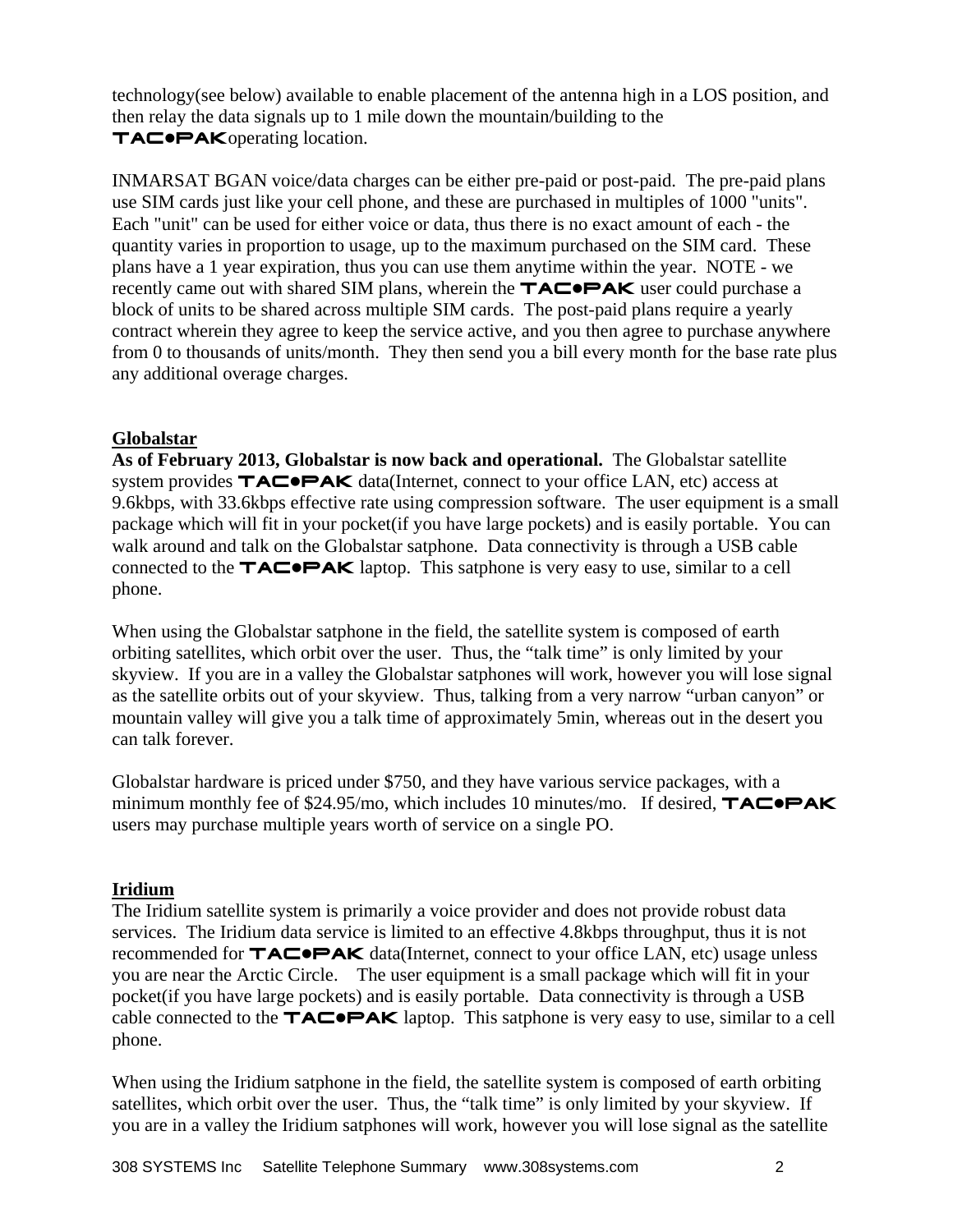orbits out of your skyview. Thus, talking from a very narrow "urban canyon" or mountain valley will give you a talk time of approximately 5min, whereas out in the desert you can talk forever.

Iridium hardware is priced at approximately \$1,700 and Iridium does not charge a monthly fee for prepaid service. They use SIM cards which can be prepurchased and recharged by a credit card. In low volume, each minute costs approximately \$1.55/min. Numerous postpaid plans are also available, starting with a \$49.95/mo fee. They also offer many increased usage plans, similar to a cell phone company. If desired,  $\mathsf{TAC}\rightarrow\mathsf{PAK}$  users may purchase multiple years worth of service on a single PO.

## **THURAYA**

The THURAYA satellite system is available for  $TAC^{\bullet}PAK$  clients operating in Europe and Africa. The handheld THURAYA phones do not provide robust data services(effective 4.8kbps throughput) and is not recommended for  $TAC\rightarrow AK$  data(Internet, connect to your office LAN, etc) usage. The user equipment is a small package which will fit in your pocket (if you have large pockets) and is easily portable. Data connectivity is through a serial cable connected to the  $TAC^{\bullet}PAK$  laptop. This satphone is very easy to use, similar to a cell phone.

The separate THURAYA DSL service is based upon a laptop sized antenna, is data-centric and supports up to 144kbps, which is acceptable for limited TAC-PAK data connections. It must be setup and pointed at the Line Of Site satellite, similar to the INMARSAT BGAN systems.

When using the THURAYA satphone in the field, the satellite system is composed of geostationary satellites. Thus, the "talk time" is limited by your skyview. If you are in a valley out of LOS, the THURAYA satphones will not work.

THURAYA hardware is priced approximately \$850 and THURAYA does not charge a monthly fee. They use SIM cards which can be prepurchased and recharged by a credit card. Each minute costs approximately \$.65/min. They also offer many increased usage plans, similar to a cell phone company. If desired,  $TAC^{\bullet}PAK$  users may purchase multiple years worth of service on a single PO.

# **VSAT**

VSAT satellite systems utilize smaller traditional dish equipment to provide transmit/receive Internet connections through geostationary satellites in the Ku and Ka bands. These connections can range from 128Kbps to 6Mbps. The user equipment is typically multiple packages containing a deployable antenna system(.75m to 1.2m), antenna controller, modem/router, and 3w, 4w or 6w Block Up Converter(BUC).

For data access, the VSAT system is connected to the  $\mathsf{TAC}\rightarrow\mathsf{PAK}$  laptop via an Ethernet cable. More difficult to use, the VSAT system is the most technically complex of the TAC<sup>O</sup>PAK satphone options.

When using the VSAT system in the field, the user must be aware that the satellites are geostationary. In order for the user to acquire a satellite signal, you must be able to see the geostationary satellite above southern horizon. Thus, if there is a building(i.e. – downtown New York), valley(i.e.- mountains of West Virginia), or other obstruction between the user and the